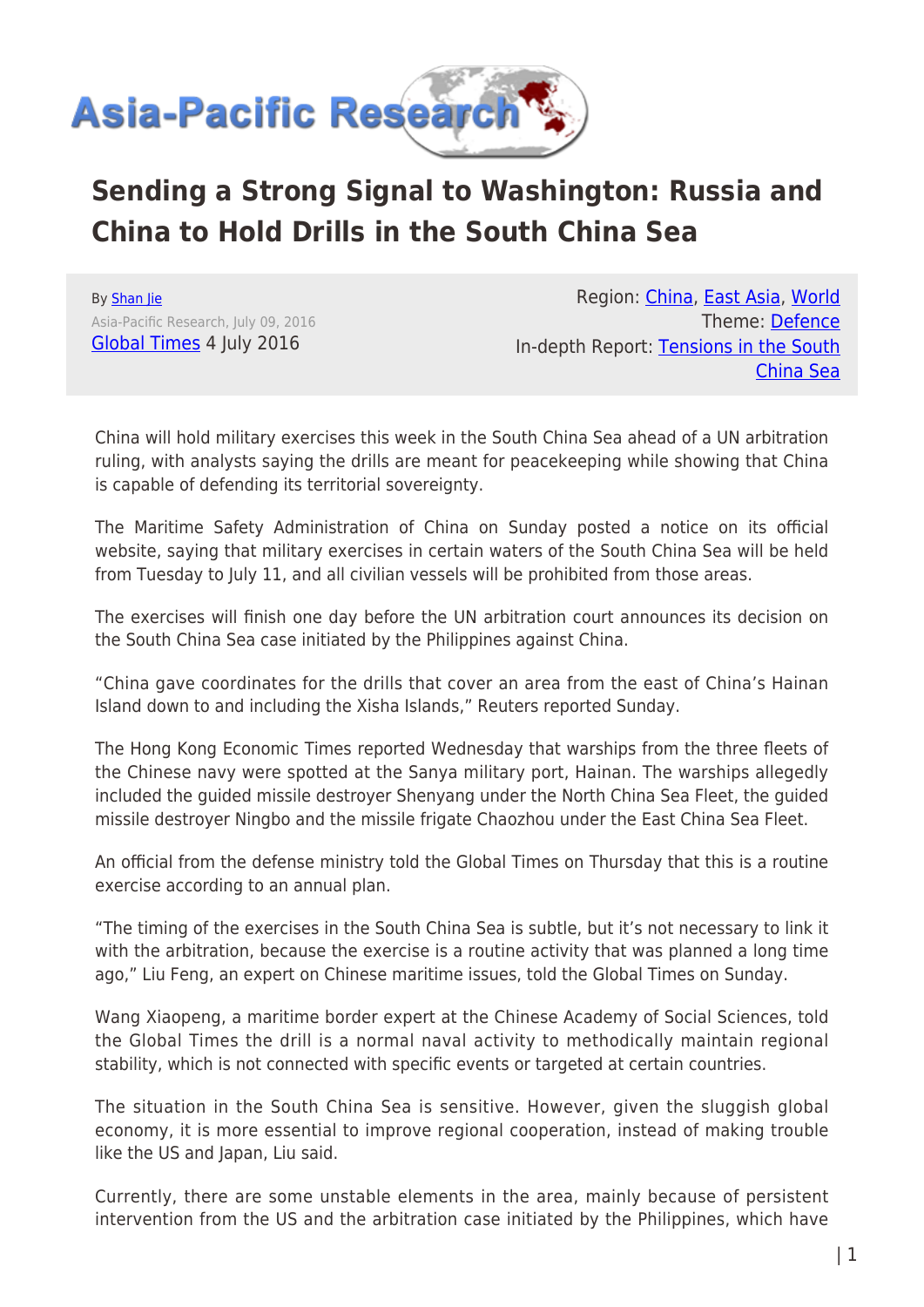overshadowed the security of the area, Wang said.

China will continue constructing on reefs in the area and improve naval power in order to maintain regional peace and show the outsiders that China has the capability to maintain its own sovereign security, Liu noted.

## **Sino-Russian cooperation**

China's defense ministry spokesperson Wu Qian confirmed to the Global Times at a press briefing on Thursday that China and Russia were negotiating on the "Joint Sea-2016" drills.

China and Russia have held six joint naval exercises since 2005.

In August 2015, 23 vessels and two submarines participated in the Joint Sea-2015 (II) exercise, which took place in the Peter the Great Gulf, the waters off Clerk Cape, and the Sea of Japan, the Xinhua News Agency reported.

In previous exercises when China served as the host, the directing fleets were the North China Sea Fleet and the East China Sea Fleet respectively. Therefore, this time it is very likely that the South China Sea Fleet will take its turn as the main power, and the location might be near the South China Sea as well, media reported.

"The time and location of the joint drills will only be decided by technical concerns, instead of political issues," Wang noted, adding that it shows the maritime interactions on sea between the two countries is strengthening.

"Since the US has been trying to gang up in the South China Sea, the joint drills show that China also needs support and understanding from the international society in order to defend its just title and maintain regional stability," Liu said.

China and Russia vowed to strengthen global strategic stability in a joint statement signed by Chinese President Xi Jinpingand his Russian counterpart Vladimir Putin on June 25 during Putin's visit to Beijing, Xinhua reported.

A Chinese fleet with about 1,200 sailors and officers arrived at Pearl Harbor Wednesday to take part in the Rim of the Pacific 2016 (RIMPAC 2016) multinational naval exercise. It is the second time the Chinese Navy has taken part in RIMPAC, Xinhua reported.

"Even though China and the US have some misunderstandings and conflicts over sea issues, cooperation is larger and more important," Liu noted, adding that China's participation in RIMPAC is beneficial to maintain regional safety.

The original source of this article is **[Global Times](http://www.globaltimes.cn/)** Copyright © [Shan Jie](https://www.asia-pacificresearch.com/author/shan-jie), [Global Times](http://www.globaltimes.cn/), 2016

## **[Comment on Global Research Articles on our Facebook page](https://www.facebook.com/GlobalResearchCRG)**

**[Become a Member of Global Research](https://store.globalresearch.ca/member/)**